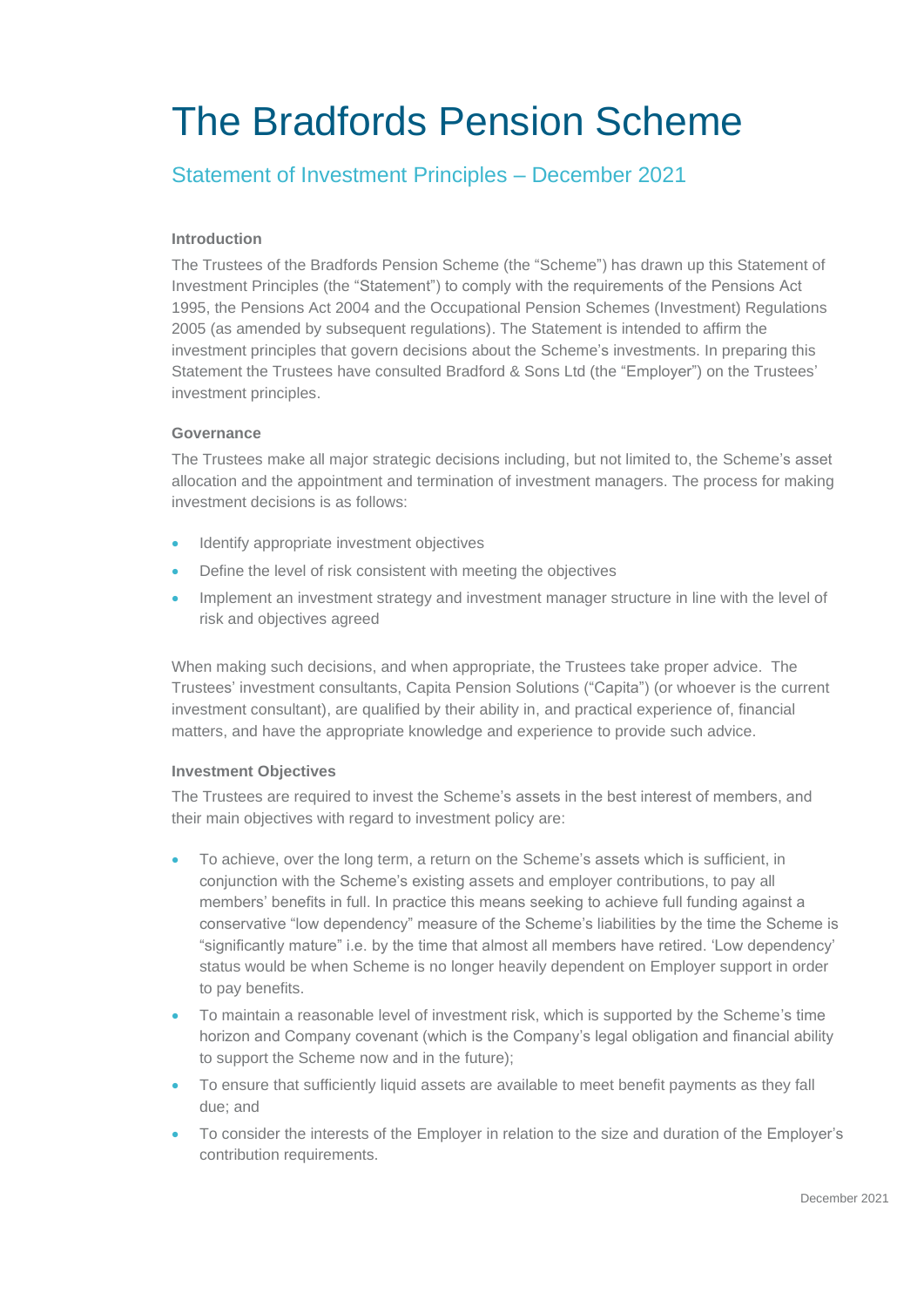The Trustees understand, following discussions with the Employer, that the Employer is willing to accept some (limited) volatility in investment returns in order to reduce the long-term cost of the Scheme's benefits.

#### **Risk Management and Measurement**

The Trustees are aware of and pay close attention to a range of risks inherent in investing the assets of the Scheme. The Trustees intend that the investment strategy provides for adequate diversification both within and across different asset classes and risks. The Trustees further believe that the current investment strategy is appropriate given the Scheme's liability profile. The Trustees' policy on risk management is as follows:

- The primary investment risk faced by the Scheme arises as a result of a mismatch between the Scheme's assets and its liabilities. This is therefore the Trustees' principal focus in setting investment strategy, taking into account the nature and duration of the Scheme's liabilities.
- The Trustees recognise that whilst increasing risk increases potential returns over a long period, it also increases the risk of a shortfall in returns relative to that required to cover the Scheme's liabilities, as well as producing more short-term volatility in the Scheme's funding position. The Trustees have taken advice on the matter and (in light of the objectives noted previously) considered the implications of adopting different levels of risk.
- The Trustees recognise the risks that may arise from the lack of diversification of investments. Subject to managing the risk from a mismatch of assets and liabilities, the Trustees aim to ensure the asset allocation strategy in place results in an adequately diversified portfolio. Due to the size of the Scheme's assets and recognising the need to diversify, investment exposure is obtained via pooled vehicles.
- The documents governing the managers' appointment include a number of guidelines which, among other things, are designed to ensure that only suitable investments are held by the Scheme.
- The Trustees recognise that investing in more volatile investments using active management (where appropriate) involves a risk that the assets do not achieve the expected return. However, they believe this risk is outweighed by the potential gains from successful active management, in particular in regions or asset classes where this potential is greater than others. Therefore, the Scheme's assets are managed through a mixture of active and passive management which may be adjusted from time to time.
- The safe custody of the Scheme's assets is delegated to professional custodians via the use of pooled vehicles.

Should there be a material change in the Scheme's circumstances, the Trustees will review whether the current risk profile remains appropriate.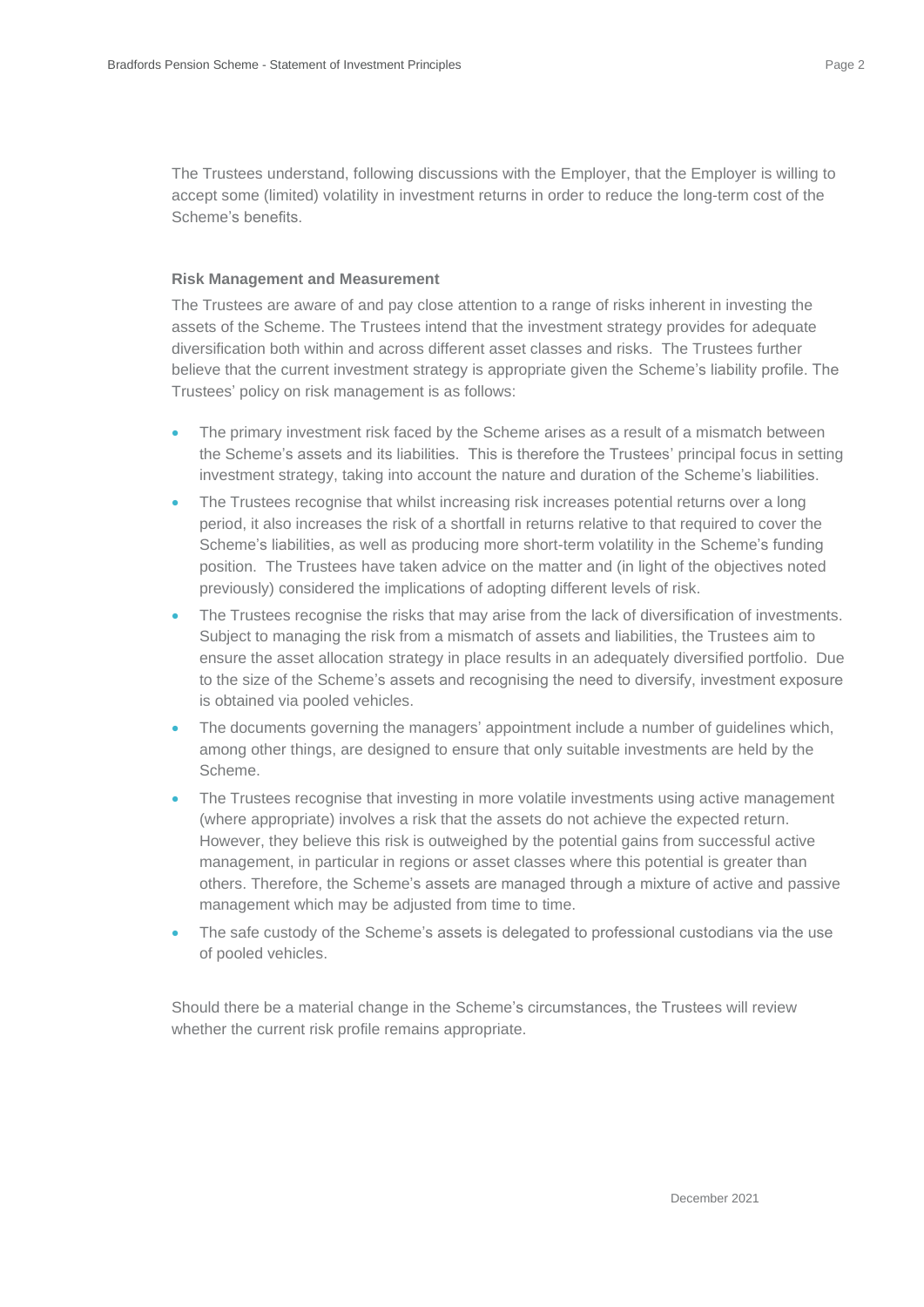#### **Investment Strategy**

Given its investment objectives the Trustees (and Employer) have agreed to the approximate asset allocation detailed in the table below.

| <b>Asset Class</b>                            | <b>Starting Asset</b><br>Allocation (%) |  |  |  |
|-----------------------------------------------|-----------------------------------------|--|--|--|
| <b>Global Equities</b>                        | 12.6                                    |  |  |  |
| Diversified Growth                            | 25.4                                    |  |  |  |
| Alternative Credit                            | 12.6                                    |  |  |  |
| <b>Total Return-seeking Assets</b>            | 50.6                                    |  |  |  |
| <b>Liability Driven Investments</b>           | 20.8                                    |  |  |  |
| Long dated corporate bonds                    | 28.6                                    |  |  |  |
| <b>Total Matching Assets</b>                  | 49.4                                    |  |  |  |
| <b>Total</b><br>100.0                         |                                         |  |  |  |
|                                               |                                         |  |  |  |
| <b>Target liability hedge ratios</b>          |                                         |  |  |  |
| (as a % of funded low-dependency liabilities) |                                         |  |  |  |
| Long-term interest rates                      | 100.0                                   |  |  |  |
| Long-term inflation expectations              | 100.0                                   |  |  |  |

The above strategy was adopted by the Trustees following an updated assessment of the covenant and the Scheme's funding level in late 2021.

The Trustees will monitor the Scheme's actual asset allocation from time-to-time (typically sixmonthly) and will decide on a course of action. This may involve redirecting cash flows, a switch of assets, or taking no action. The Trustees will take into account advice from the investment consultant prior to making any decision.

Further details on the specific investment funds used can be found in the Appendix.

#### **Expected Return**

The Trustees expect the return on assets to be consistent with the investment objectives and investment strategy outlined above.

The Trustees expect to generate a return, over the long term, of circa 2.2% per annum, net of expenses, above a portfolio of long-dated UK Government bonds – which are considered to change in value in a similar way to the Scheme's liability value. This return is a "best estimate" of future returns that has been arrived at over a suitably long time horizon, in the light of advice from the investment consultant.

The Trustees recognise that over the short term performance may deviate significantly from this long term expectation. This "best estimate" will also generally be higher than the estimate used for the actuarial valuation of the Scheme's liabilities for funding purposes. For this purpose a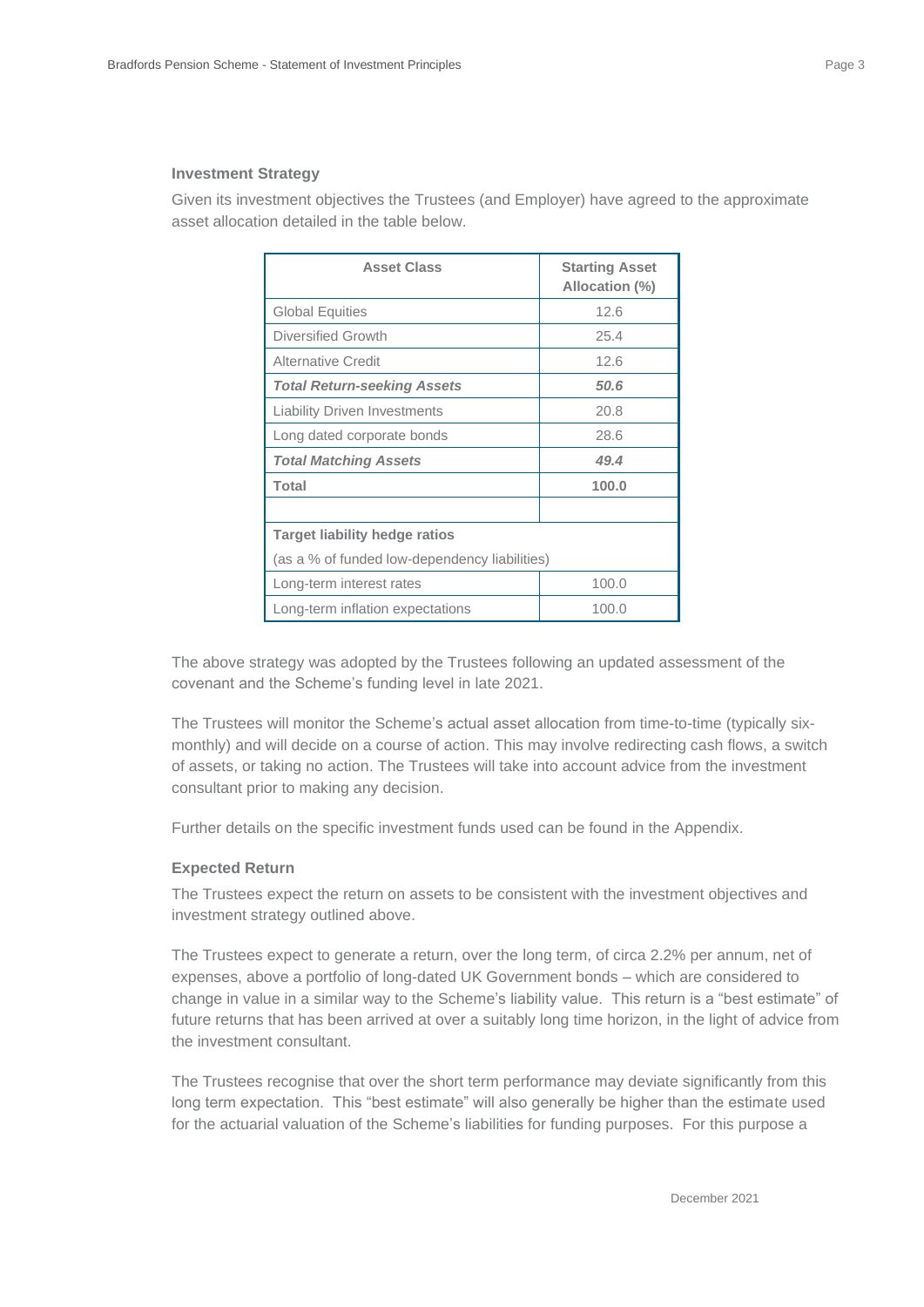more prudent estimate of returns will generally be used, as agreed by the Trustees on the basis of advice from the Scheme Actuary.

#### **Platform Provider**

The Trustees have appointed Legal & General Investment Management Ltd ("LGIM") ("the Platform Provider") to manage all the assets of the Plan, except the M&G Long Dated Corporate Bond Fund which is held "off Platform". The Platform Provider is regulated under the Financial Services and Markets Act 2000. All decisions about the day-to-day management of the assets have been delegated to the Platform Provider via a written agreement, including the realisation of investments.

#### **Investment Mandates**

The Trustees have selected LGIM, Schroder Investment Management Ltd ("Schroders"), Pacific Investment Management Company ("PIMCO"), Newton Investment Management ("Newton") and M&G Investment Management ("M&G") as the appointed Investment Managers ("Investment Managers") to manage assets of the Scheme. LGIM and Schroders manage the scheme via a single policy with the Platform Provider, whereas M&G manage assets of the Scheme independently from the Platform Provider. The Investment Managers are themselves regulated under the Financial Services and Markets Act 2000.

The Trustees have rolling contracts with their investment managers.

The Trustees monitor the performance of their investment managers on a half yearly basis. This monitoring is facilitated by a report provided by their advisors.

The Trustees have set performance objectives, including time periods, consistent with the investment strategy set out in this statement.

#### **Investment Manager Remuneration**

The Trustees monitors the remuneration, including incentives, that is paid to its investment managers and how they reward their key staff who manage client funds, along with how the pay and incentives motivate employees who manage client funds.

As part of the monitoring that the Trustees carry out on a regular basis, they look to ensure that this policy is in line with their investment strategy.

#### **Investment Manager Philosophy and Engagement**

The Trustees monitor the investment managers' process for assessing the businesses they invest in, and whether business performance over the medium to long-term involves a holistic look beyond purely accountancy measures. The Trustees consider if the fund manager is incentivised to make decisions on a short-term basis or on a medium to long-term basis and whether this coincides with the business assessments. The Trustees are conscious of whether the investment manager is incentivised by the agreement with the Trustees to engage with the investee business and to what extent any engagement focuses on improving medium to long-term performance.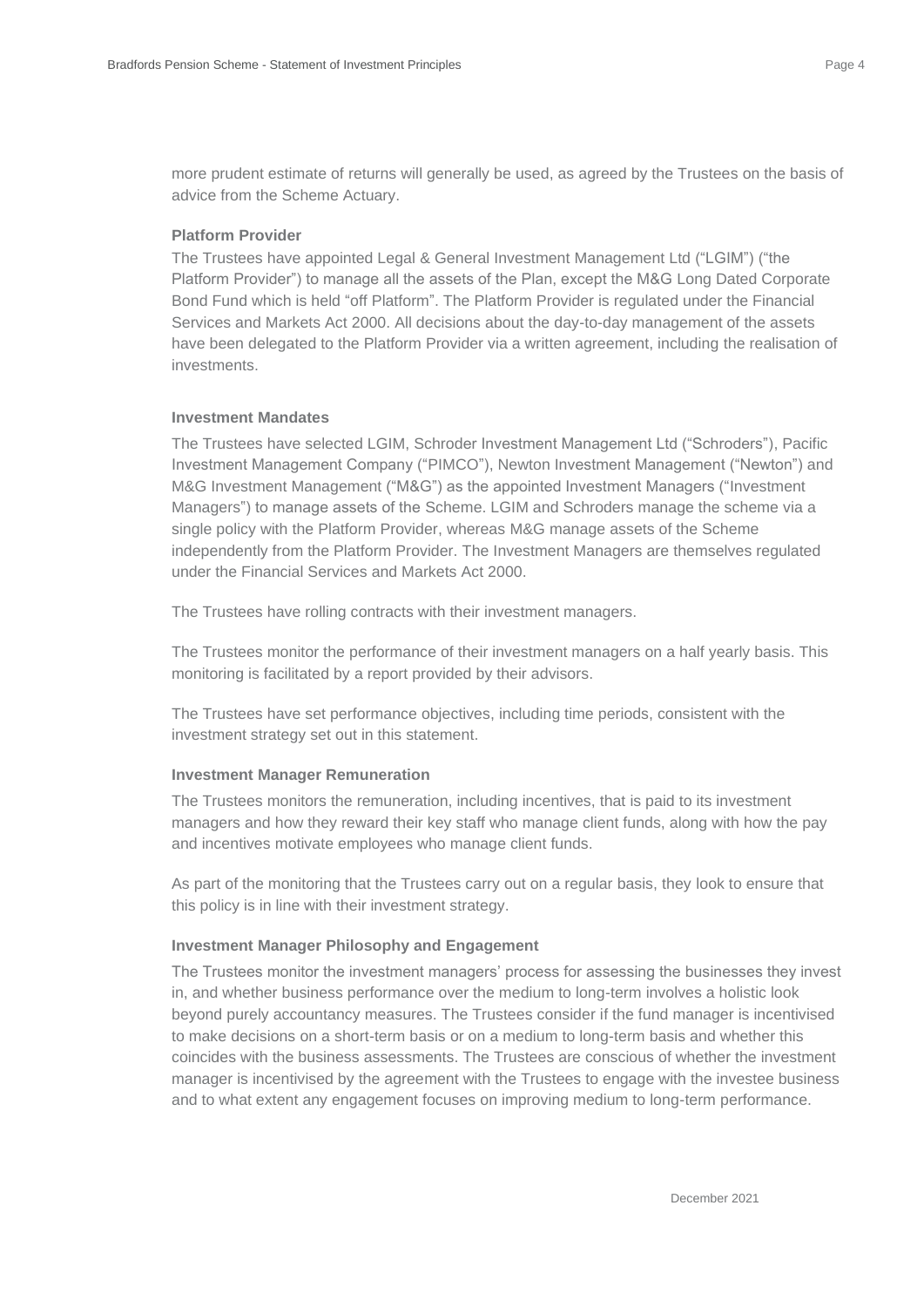#### **Investment Manager Portfolio Costs**

The Trustees will monitor costs of buying, selling, lending and borrowing investments and they will look to monitor the costs breakdown regularly, as long as the investment managers provide these costs using the Cost Transparency Initiative template. They will also ensure that, where appropriate, their investment managers monitor the frequency of transactions and portfolio turnover. If there are any targets then they will monitor compliance with these targets.

#### **Financially material considerations over the Scheme's time horizon**

The Trustees believe that their main duty, reflected in their investment objectives, is to protect the financial interests of the Scheme's members. The Trustees believe that Environmental, Social and Governance (ESG) considerations (including but not limited to climate change) and stewardship in the selection, retention and realisation of their investments is an integral part of this duty and can contribute to the generation of good investment returns. Legislation requires that the Trustees form a view of the length of time that they consider is needed for the funding of future benefits by the investments of the Scheme. The Trustees recognise that this is a defined benefit scheme closed to accrual with an ageing membership. Nevertheless, the Trustees believe that an appropriate time horizon for the Scheme could still be over 10 years, which gives plenty of scope for ESG considerations to be financially material. The Trustees have therefore elected to invest in ESG-tilted pooled equity funds.

The Trustees have elected to invest predominantly in pooled funds and it is difficult to, therefore, directly influence the ESG policies, including the day-to-day application of voting rights, of the funds in which they invest (especially where assets are managed passively). However, the Trustees will consider the manager policies in all future selections and will seek to deepen their understanding of their existing manager policies by reviewing these regularly. The Trustees will also seek to understand what other options might be available at their managers and in the wider market. In cases where they are dissatisfied with a manager's approach they will take this into account when reviewing them. They are also keen that all their managers are signatories of the UN Principles of Responsible Investment, which they will check as part of their regular reviews.

The Trustees believe that stewardship is important, through the exercising of rights (including voting rights) attaching to investments. The Trustees are keen that their managers can explain when, and by what practical methods, the managers monitor and engage with relevant persons about relevant matters in this area. The Trustees monitor annually the voting being carried out by investment managers and custodians on their behalf. They do this by receiving reports from their investment managers which include details of any significant votes cast and proxy services that have been used. The Trustees are also keen that their managers are signatories of the UK Stewardship Code, which they check annually.

The Trustees are aware that ESG and stewardship considerations involve an ongoing process of education for themselves and engagement with their investment managers. To that end they dedicate time regularly to the discussion of this topic and intend to review and renew their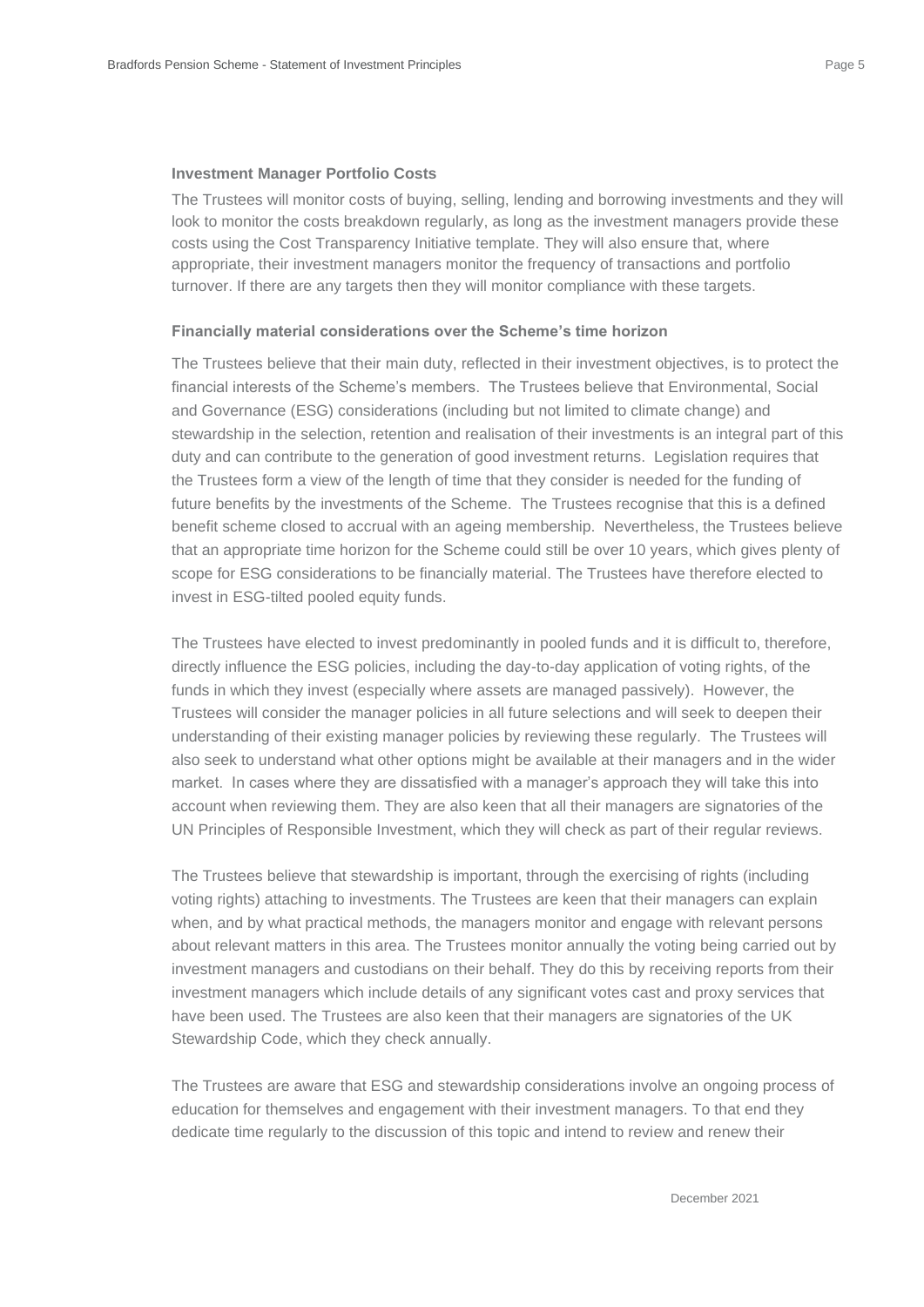approach periodically with the help of their investment consultant, where required. The Trustees will review the Investment Manager's ESG policies (including the application of voting rights), in order to help ensure that suitable policies are in place.

#### **Non-financial matters**

Non-financial matters, including members' views are not currently taken into account.

#### **Compliance with Myners' Principles**

The Trustees believe that they comply with the spirit of the Myners' Principles. There may be some instances of deviation from the published 'Best Practice Guidance' on the Principles where the Trustees believe this to be justified.

#### **Employer-Related Investments**

The Trustees' policy is not to hold any direct employer-related investments as defined in the Pensions Act 1995, the Pensions Act 2004 and the Occupational Pension Schemes (Investment) Regulations 2005.

#### **Fee Structures**

The Platform Provider and investment managers are paid a management fee on the basis of assets under management. The investment consultant is paid on a fixed fee basis for providing 'core services'. The Trustees can request that Capita undertake 'out-of-scope' projects, which may be undertaken on a fixed fee or time-cost basis - as negotiated between the Trustees and Capita.

#### **Review of this Statement**

The Trustees will review this Statement at least once every three years and without delay after any significant change in investment policy. Any change to this Statement will only be made after having obtained and considered the written advice of someone who the Trustees reasonably believe to be qualified by their ability in and practical experience of financial matters and to have the appropriate knowledge and experience of the management of pension scheme investments.

Stuart Paull

………………………………………. Stuart Paull Lee Harwood

Trustee

On behalf of the Employer

**For and on behalf of the Trustees of the Bradfords Pension Scheme**